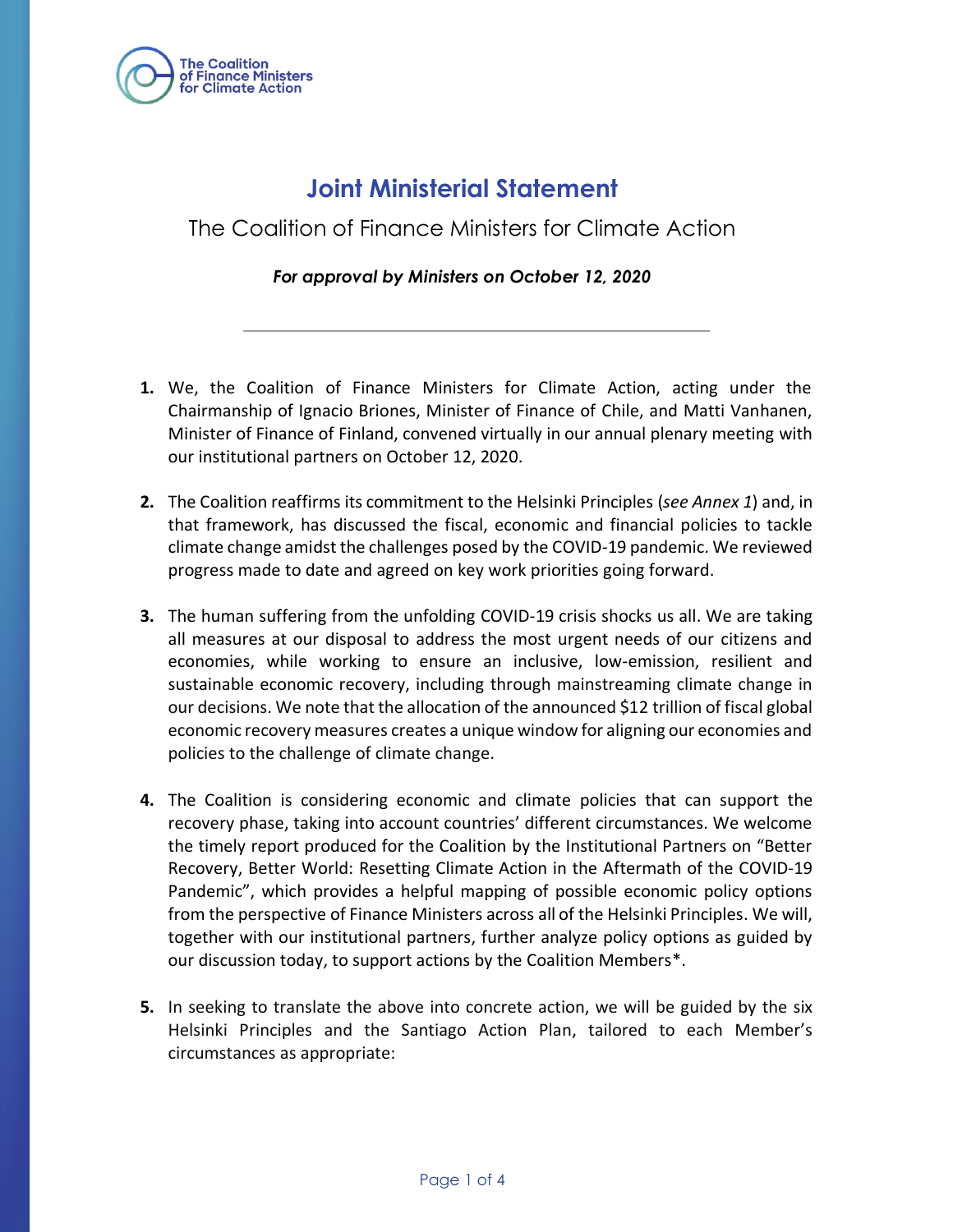

## **Helsinki Principle 1**

We remain mindful that long-term strategies need to be consistent with a just transition and the Paris Agreement, and this should be reflected in recovery efforts. We have reviewed the first set of experiences on long-term strategies, and the Coalition will build on these efforts. We reiterate our commitment to the preparation of transition strategies. In our future work, we will deepen the analysis, work on the modelling tools, develop good practices and broaden the review of new country cases.

## **Helsinki Principle 2**

We will benefit from the Coalition's work in supporting the enhancement of our national procedures and continue to share our experience and expertise with each other. We will take stock of best practices on introducing climate change into the strategies of Finance Ministries and utilizing academic research in mainstreaming climate change mitigation and adaptation into economic policy-making.

## **Helsinki Principle 3**

Carbon pricing instruments are key to addressing climate change. We need to improve further our understanding of how we can implement such instruments whilst taking into account diverging challenges of our industries and countries. In light of the fiscal challenges and economic impacts of the pandemic, it will be important to examine how to design effective tax and subsidy reform according to different and changing political economy contexts and fiscal circumstances. We continue to analyze both the technical and political challenges of carbon pricing, with a view to adequately consider our policy options.

#### **Helsinki Principle 4**

Climate change will be considered in macro-fiscal planning, budgeting, public investment and procurement, and public financial management to underpin recovery efforts in the deteriorated economic and fiscal circumstances caused by the COVID-19 pandemic. The Coalition will continue to work towards common tools and guidance on green budgeting to support our Members. We willstrive to integrate consideration of climate change into the management of public finances, explore ways to integrate climate in economic modelling and analyze options to support solutions towards sustainable recovery in the changed fiscal circumstances.

#### **Helsinki Principle 5**

We will continue to underscore the importance of mobilizing all sources of climate finance and facilitating a climate-conscious financial sector. We have shared a range of experiences, including on climate-related financial disclosure, blended finance, green bonds, green taxonomies and financial preparedness against disasters. We will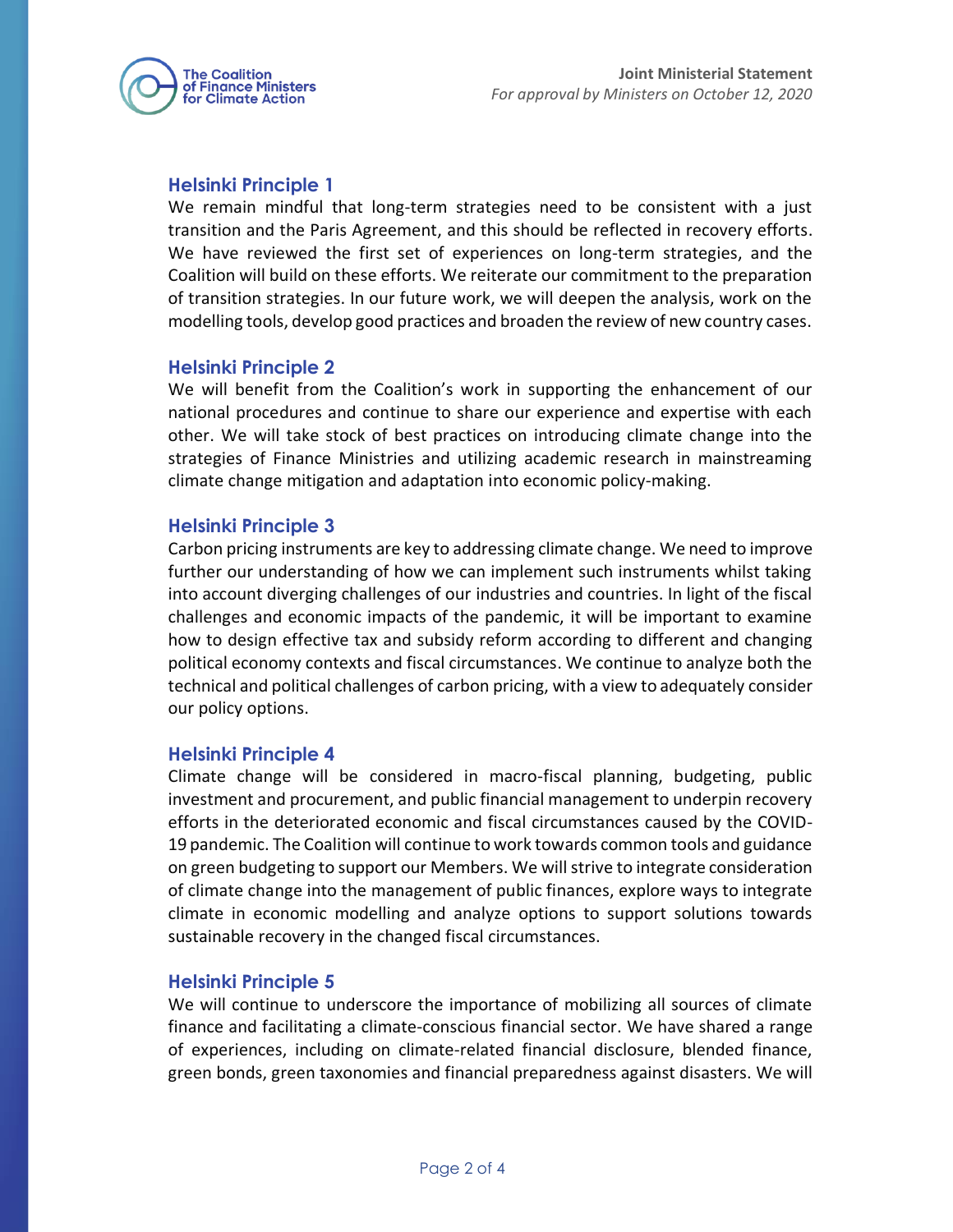

work towards financial systems that incorporate consideration of climate change in financial decisions, in close co-operation with our partners in central banks and regulatory agencies, and with the Multilateral Development Banks (MDBs). We also recognize the increasing financing needs for a sustainable recovery and climate action, especially in emerging and developing economies, and stand ready to cooperate with the MDBs to address these challenges.

## **Helsinki Principle 6**

We welcome the growing engagement of Finance Ministries in the Nationally Determined Contributions (NDC) process, reflected also in the recent Coalition report: *Ministries of Finance and NDCs "Stepping up for Climate Action"*. We underscore the need for high ambition in the formulation of member's NDCs in support to the Paris Agreement. The Coalition will further analyze and share the experiences of working towards the implementation of our NDCs, including their integration into COVID-19 recovery measures.

- **6.** We also agreed on strengthened governance arrangements through a new Charter aimed at increasing the Coalition's effectiveness in supporting Members' efforts to mainstream climate change in economic policies.
- **7.** We will continue to work towards these goals and look forward to engaging in dialogue with our Institutional Partners and other key stakeholders to better understand the technical and political challenges of implementing the Helsinki Principles. We also stand ready to support strong, inclusive and climate-friendly recoveries, and contribute to a successful COP 26 in 2021.

\*Coalition members are countries that have endorsed the Helsinki Principles and the Santiago Action Plan. They are: *Argentina, Austria, Bangladesh, Canada, Chile, Colombia, Costa Rica, Côte d'Ivoire, Cyprus, Denmark, Dominican Republic, Ecuador, Equatorial Guinea, Ethiopia, Finland, Fiji, France, Germany, Ghana, Greece, Guatemala, Iceland, Indonesia, Ireland, Italy, Jamaica, Kenya, Latvia, Lithuania, Luxembourg, Madagascar, Maldives, Marshall Islands, Mexico, Monaco, Netherlands, New Zealand, Nigeria, Norway, Panama, Paraguay, Philippines, Poland, Portugal, Spain, Sri Lanka, Sweden, Switzerland, Tonga, Uganda, the United Kingdom, and Uruguay.*